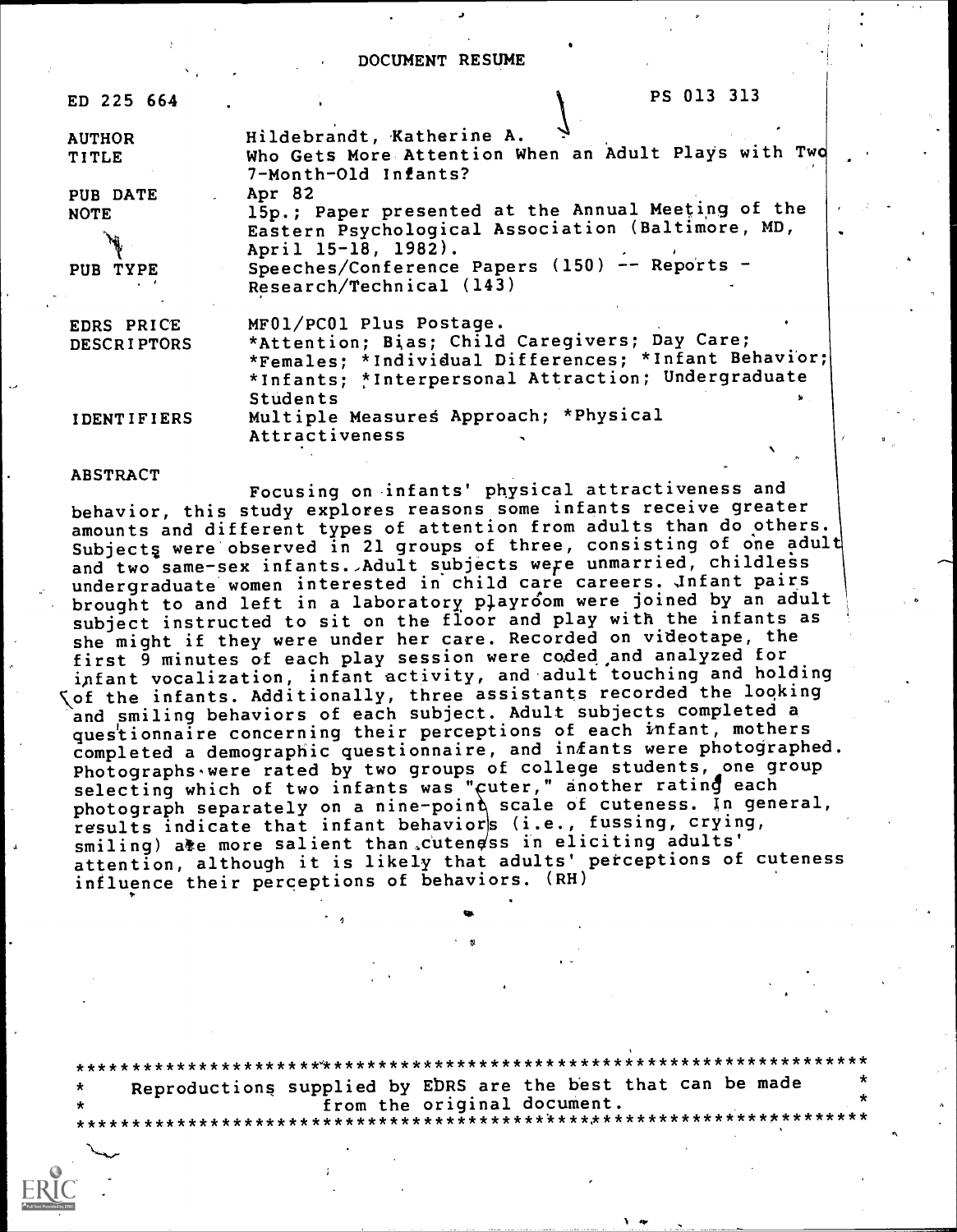U.S. DEPARTMENT OF EDUCATION NATIONAL INSTITUTE OF EDUCATION EDUCATIONAL RESOURCES INFORMATION

- $\times$  This document has been reproduced as received from the garson or organization originatirfg rt
- Minor changes have been made to improve reproduction quality
- Points of view or opinions stated in this docu ment do not necessarily represent official NIE position or policy.

Who gets more attention when an

adult plays with two 7-month-old infants?

Katherine A. Hildebrandt

State University of New York at Buffalo

rwei der Gestigt der Stadt und der Stadt und der Stadt und der Stadt und der Stadt und der Stadt und der Stadt<br>Ein der Stadt und der Stadt und der Stadt und der Stadt und der Stadt und der Stadt und der Stadt und der Stad

 $\mathbf{C}$ 

references and the second second second second second second second second second second second second second second second second second second second second second second second second second second second second second

 $\Omega$  and  $\Omega$ 

This paper was presented at the meetings of the Eastern Psychological Association in Baltimore, April 1982.

> "PERMISSION TO REPRODUCE THIS MATERIAL HAS BEEN GRANTED BY

a

Katherine Hildebrandt

TO THE EDUCATIONAL RESOURCES INFORMATION CENTER (ERIC)."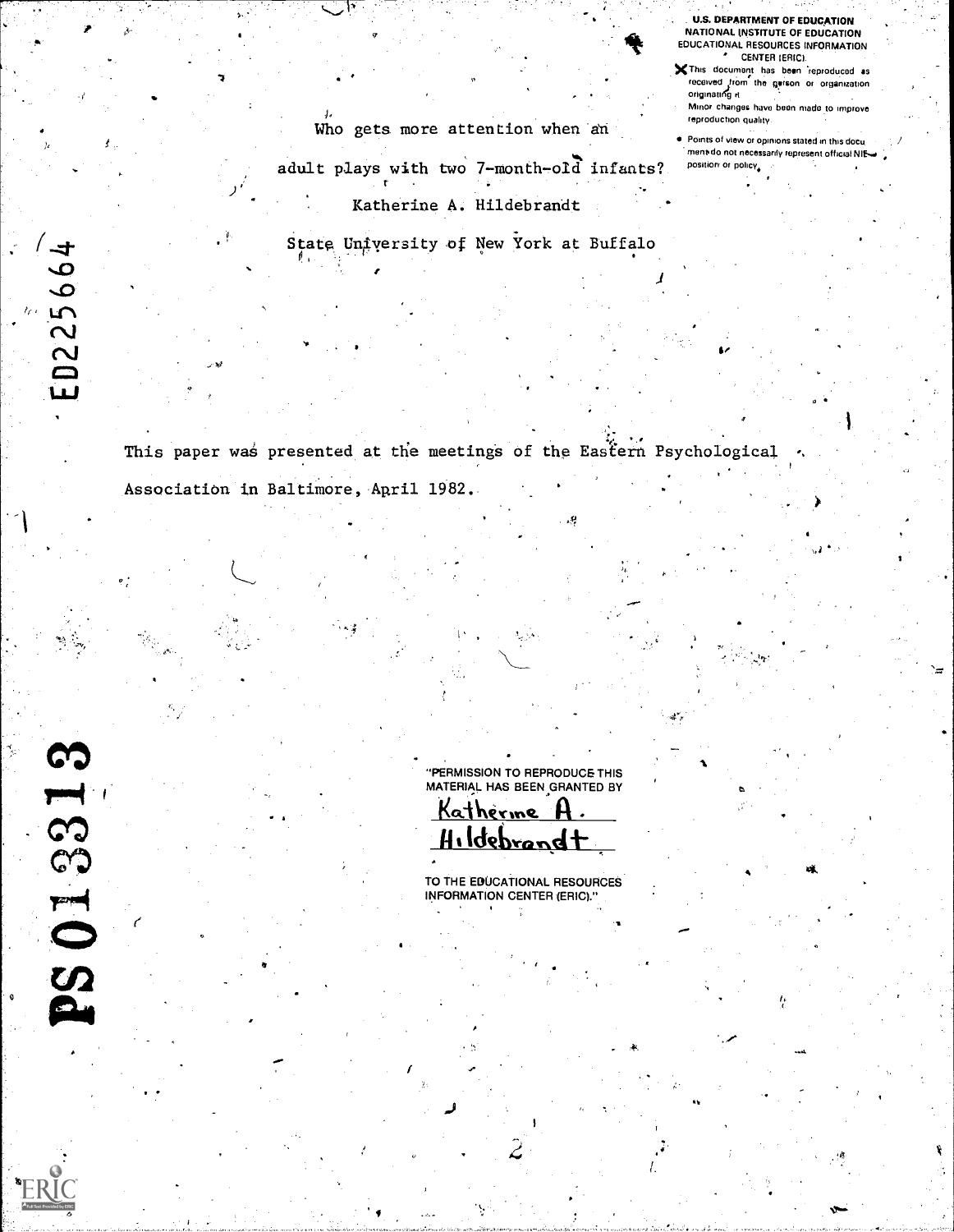Who gets more attention when an adult plays with two 7-month-old infants? t..

A,

Much attention has been paid in recent years to the effects of group care on infants and young children.. This concern reflects the Observation that increasing numbers of infants are apending a portion of their time in a group care environment such as a day care center or. family day care home. Despite widely held fears about potential detrimental effects of such nonmaternal care, most studies have shown that infants are rarely affected adversely and may at times be benefited by group care (Belsky & Steinberg,  $1978$ ).

Less dttention has been paid to individual differences in the influence of group care on infants' adjustment and development. In a typical group program, adult caregivers must continually distribute their attention among two or more infants. Despite their intentions, it is unlikely that their attention is distributed equally among the  $,$ infants present. If the effects of group care on infants are mediated, through their interactions with adult caregivers, we might expect different effects on infants who receive more or less attention, or different types of attention, from these caregivers. The present study was designed to explore some of the reasons why some infants might get different amounts or types of attention. If particular characteristics and behaviors of infants can be identified as elicitors of adult  $\alpha$ , attention in such choice situations, we might be able eventually to : predict or change the effects of group care on individual infants.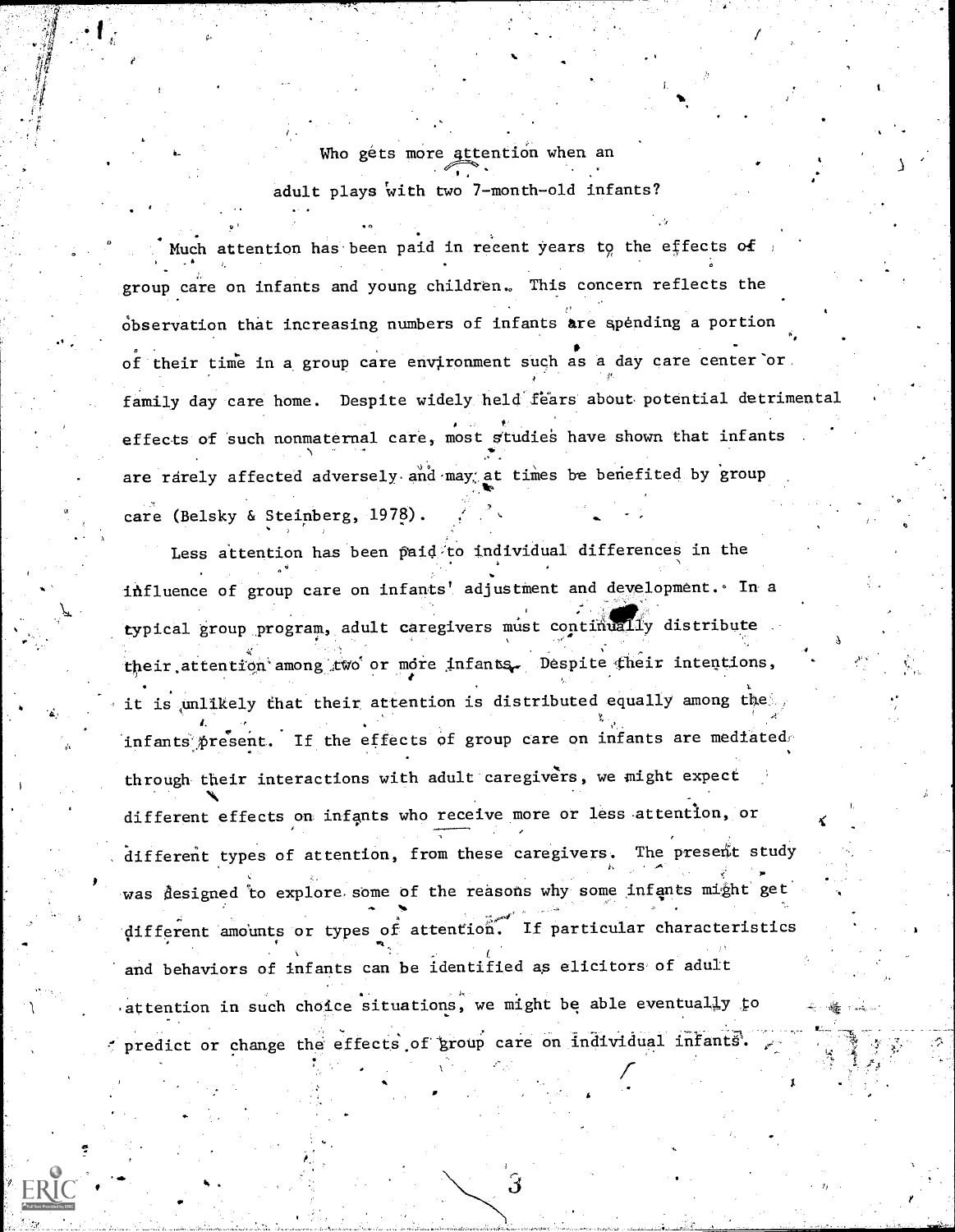A laboratory setting was chosen for this study so that some of the  $\mathbf{v}$  and  $\mathbf{v}$ possible influences on a caregiver's distribution of attention could be r controlled. For example, an infant's age and behavioral characteristics associated with age elicit different adult responses (Korner, 1974; Osofsky & Connors, 1979; Sander, 1962). .Ample evidence also exists that male and female infants are treated differently, even when sex differences in infants' actual behavior are discounted (Condry & Condry, 1976; Will, Self, & Datan, 1976). In the present study, sex and age were controlled by asking adults to play with two same-sex 7-month-old infants. Possible elicitors of differential attention which were examined were the infants' physical attractiveness and behaviors occurring during the play session. Physical attractiveness effects were chosen for study for a number of reasons. Physical attractiveness is well established as a variable which influences interpersonal attitudes and behavior among adults and children (Adams, 1977; Berscheid  $\sqrt{x}$ . Walster, 1974; Hildebrandt, 1982). , More attractive persons are generally both perceived and treated preferentially. Studies by Hildebrandt and Fitzgerald (1978, 1981) of adults' reactions to photographs of infants varying in cuteness suggests that this differential treatment may begin very early. When photographswere shown in pairs, or when they were shown singly and subjects were  $\qquad$ allowed to control the length of presentation, it was found that adults looked longer at infants they perceived to be cuter. If this selectivity generalizes, it was expected that the more attractive infants would receive more attention in the present study. Nevertheless, live infants  $\mathbf{y} = \mathbf{y} \cdot \mathbf{y}$  , where  $\mathbf{y} = \mathbf{y} \cdot \mathbf{y}$ differ from one another in more than just their physical attractiveness. It was also expected that certain behaviors emitted by the infants would elicit attention from the adul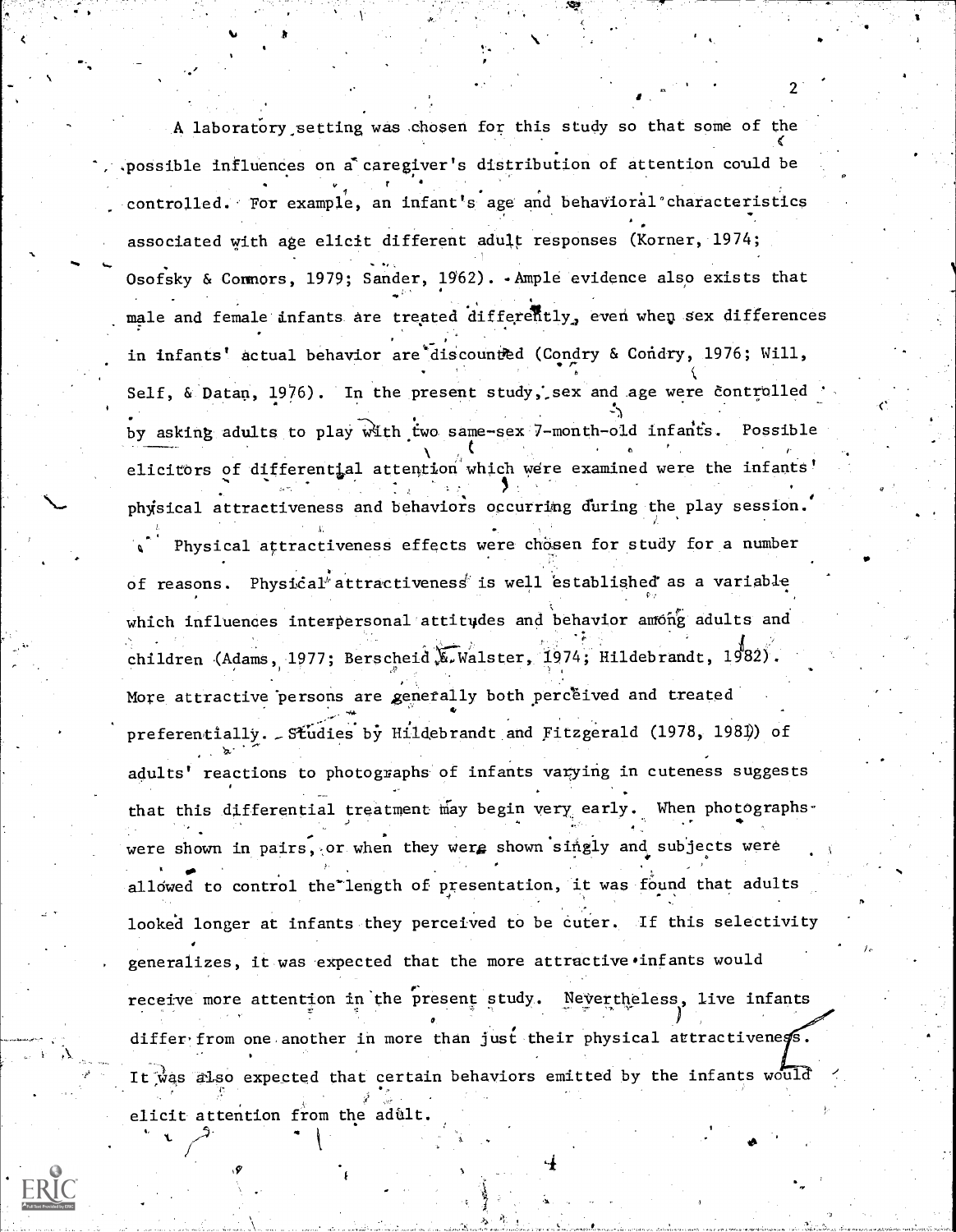### Method

## Subjects

A

 $\sim$  45  $\sim$  45  $\sim$ 

Subjects were observed in 21 groups of three: one adult with two te ,.. same-sex infants. The adult subjects were college undergraduate women who expressed an interest in pursuing careers with infants or young -; 'children. Their average age was 21 years with a range from 18 to 29  $\cdot$  m  $\cdot$ years: All were unmarried/and childless. These women were selected since they represent one type of adult who is likely to work in infant group'care programs,

The infant subjects were recruited from the community. Most were  $\frac{1}{\sqrt{2}}$ first born; 20 were male and 22 were female. 'No attempt was made to match the infants on any characteristics other than age and sex. Procedure

The infants' mothers brought them to a laboratory playroom containing age appropriate toys. Once they seemed comfortable, their-mothers moved to an adjoining room, and the adult subject was brought to the playroom. She was instructed to sit on the floor and play with the infants as she might were they under her care.

Each play session lasted about 10 minutes., Only the first 9 minutes were coded and analyzed. The interactions were recorded on wideotapes which were later coded for infant wocalization, infant activity, and adult touching and holding of the infants. In addition, three research / assistants recorded looking and smiling of each subject by watching through one-way mirrors surrounding the play area. After the play session, the adult subjects completed a questionnaire concerning their,

 $\ddot{\mathbf{U}}$ 

)

v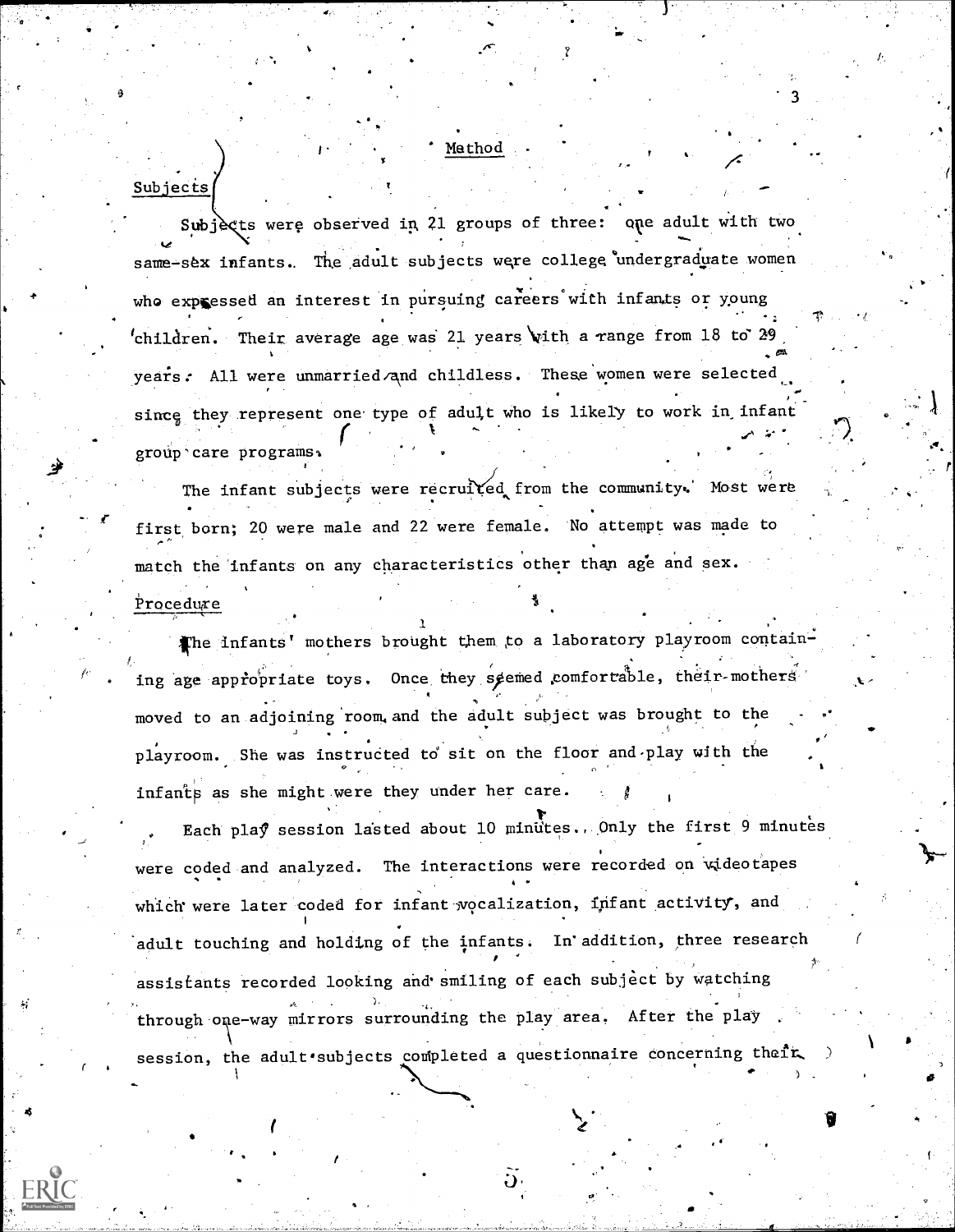.percentions of each infant, each mother completed a demographic questionnaire, and each infant was.photographed. -Photographs were usable for 10 of the 21 pairs of infants.

 $4$   $\ell$ 

.

The photographs were rated by two separate groups of college students. One group of 115 students saw the photographs in pairs and . selected which.of the two infants was cuter. Another group of 19 students rated each photograph separately on a 9-point scale of cuteness. Interrater reliability in this group was high, as indexed by a Chronbach's alpha of .90.

Results

In general, the play interactions went quite smoothly. Only two adults reported being a little uncomfortable during the session. Only 7 of the 42 Babies cried at all and an additional 5 fussed. All but 6 of the babie's smiled at least once, and all but 8 vocalized. All the babies looked at the adult at least once. Several of these.behaviors were interrelated, (as shown in Table 1. Infants who smiled more 0 frequently also looked longer at the adult and fussed and cried more 'frequentlY. '

Insert Table 1 about here

'....,

Most of the adult subjects vocalized. frequently to both babies, and since it was difficult to determine to which baby a vocalization was directed, this behavior was not analyzed. All the adults smiled  $\Delta$  in the set of  $\Delta$ at least once, although they did not smile at all at 6 of the babies.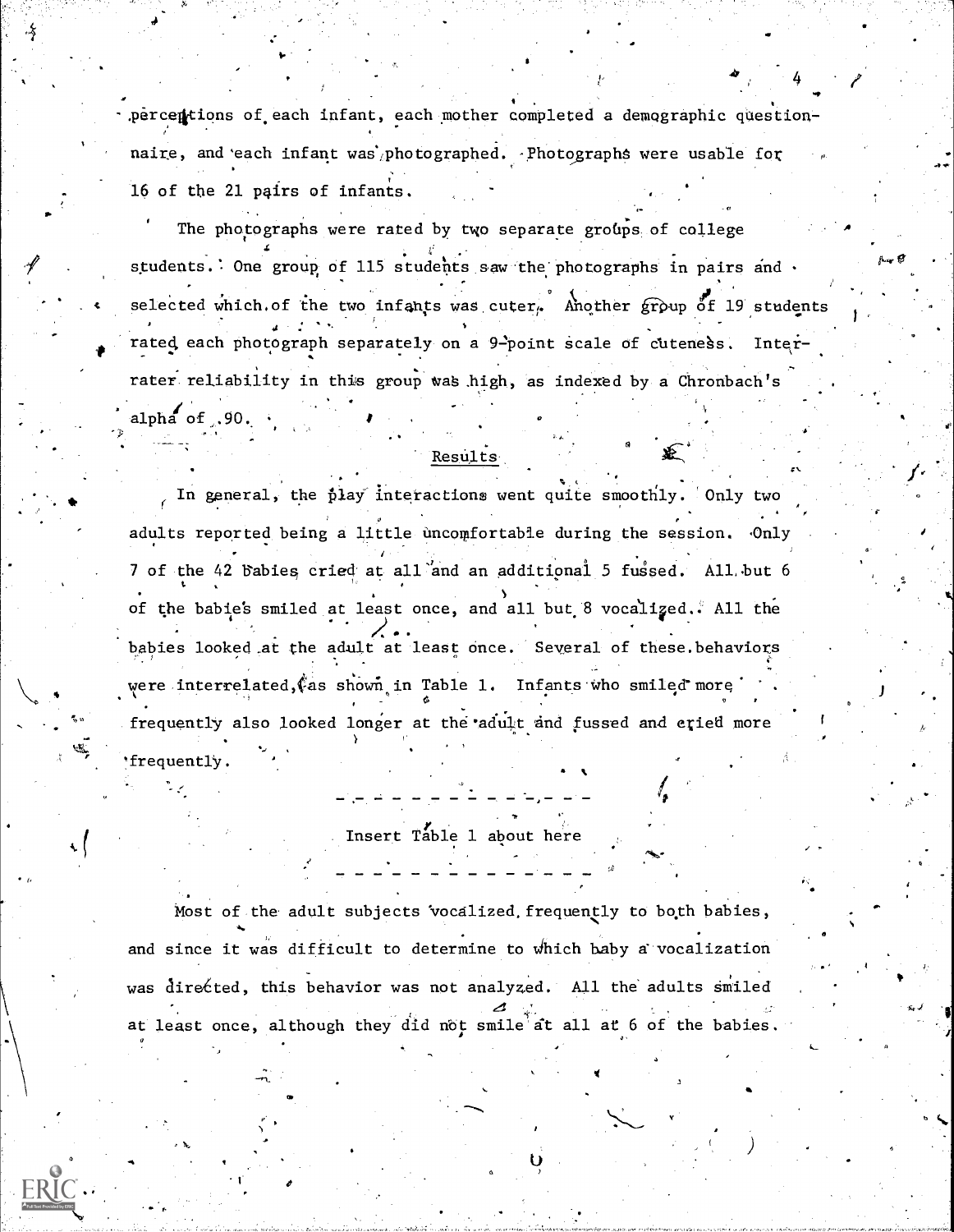The adults touched 30 babies, supported 14 babies (some of these 7-month-<br>  $\overline{a}$ olds had only recently begin to sit and either had to be placed on the  $^{\circ}$  , floor lying down or supported by the adult), moved 20 babies, and held 20 babies. The adult behaviors considered in the present analyses are -r-.  $\frac{1}{2}$  .  $\frac{1}{2}$  .  $\frac{1}{2}$ listed in Table 2. You suppuld note that adult looking and smiling were positively, correlated. The longer an adult looked at a particular infant, the more frequently she smiled at that infant.

version in the second second second second second second second second second second second second second second second second second second second second second second second second second second second second second seco

5

;',"

Insert Table 2 about here

 $\mathcal{F}$  . The set of the set of the set of the set of the set of the set of the set of the set of the set of the set of the set of the set of the set of the set of the set of the set of the set of the set of the set of t

 $\Omega$  . The set of  $\Omega$ - t .

المستخدم المستخدمة المستخدمة المستخدمة المستخدمة المستخدمة المستخدمة المستخدمة المستخدمة المستخدمة المستخدمة ا<br>المستخدمة

. To assess the relationship between adult attention and infant characteristics, two sets of analyses were conducted. In the first,  $\ddot{\phantom{a}}$ each of the 42 infants was considered to be an independent subject, without regard for the characteristics of the other infant in the pair. Correlations among infant physical attractiveness (as rated by the students who saw each photograph individually), infant behaviors, and adult behaviors are shown in Table 3. As you can see, adults smiled. more frequently at infants who were rated cuter. Interpretation of this finding is complicated'by the finding that cuter babies smiled more themselves, and adult and infant smiling  $\mathbb{R}$ re correlated.  $\kappa$ It seemed . 5 **1 o** 1 o 1 o possible that infants who had a propensity-to smile more had smiled wben their photograph was taken and thus had been rated cuter. Indeed,  $5$  ,  $\,$ of the 32 infants who were photographed weilearly smiling. However, these infants did not show significantly  $\mathbb{C}^{\infty}_{\infty}$  cuteness ratings. Nonetheless, the correlations among infant and adult smiling and cuteness

 $4\frac{4\pi}{3}$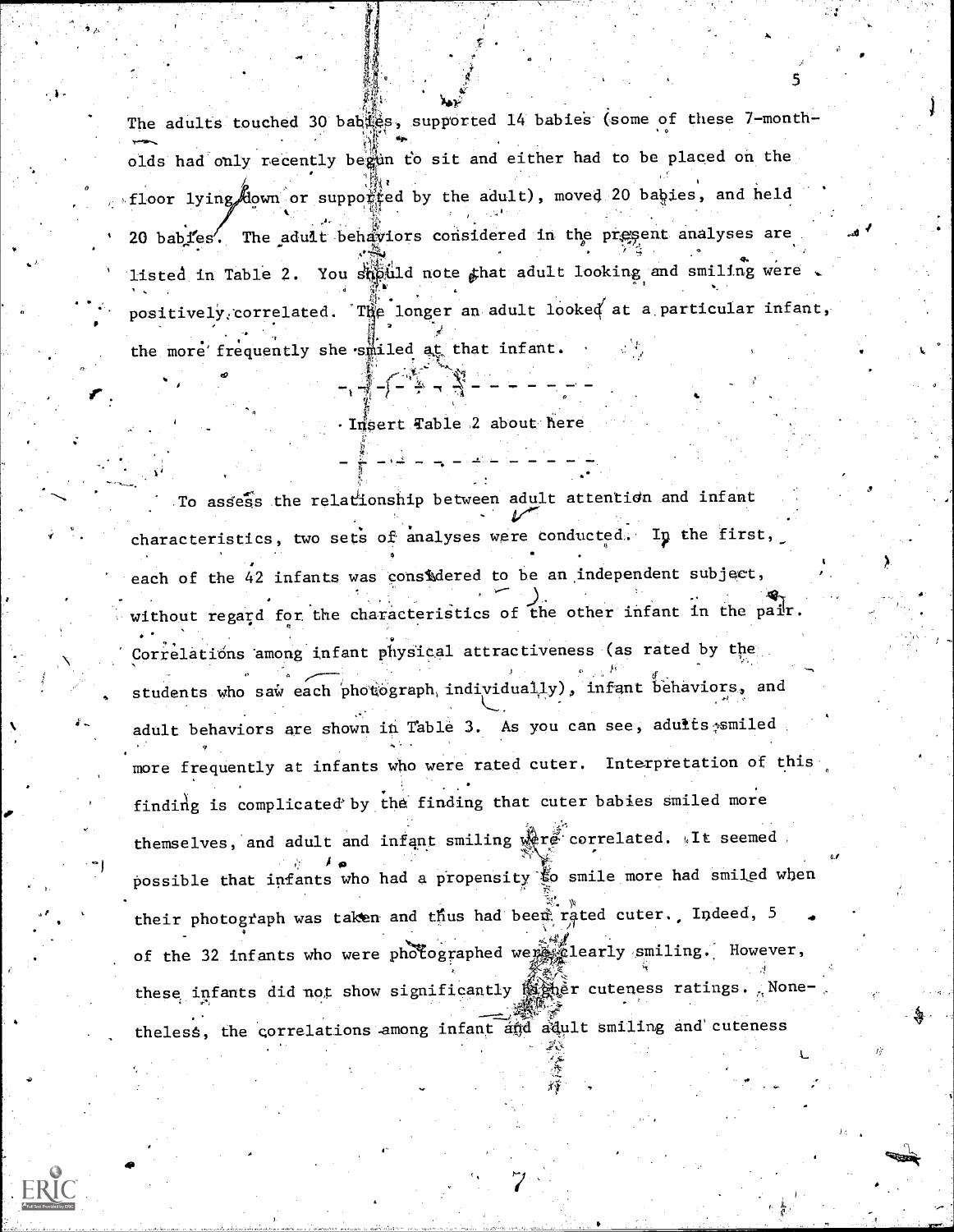ratings were recalculated eliminating those infants who smiled while being photographed. All three correlations increased in magnitude. It appears that more adult and infant smiling occurs during social in  $\ell$ eraction when the infant is more physically attractive. It is as yet unclear whether cuter infants have learned to smile more, which produces 4  $\tilde{g}$ , and the set of  $\tilde{g}$ more smiling in adults, or whether adults smile more at cuter infants, which causes the  $M$ fants to smile more in return..

 $k_{\perp}$  .

Insert Table<sup>\*3</sup> about here

 $\dot{\phantom{a}}$  Several additional relationships between adult and infant behaviors are evident from Table 3. Adults looked more at babies who vocalized and fussed more; they touched babies more who vocalized and looked at  $\mathcal{C}$ them more; and they held babies more who fussed or cried, Again, these correlations do not tell us the direction of causation. Further study is deeded to confirm our intuitions about which infant behaviors serve primarily as elicitors of adult behaviors, and which serve primarily as responses.to adult behaviors.

The second set of analyses was conducted to determine if differences  $\cdot$  and  $\overline{a}$ between the two infants in each pair who interacted with each adult were related to differences in the behaviors the adult directed to them. Since the two infants each adult subject interacted with were not selected so as to be maximally different in cuteness, some of the adults interacted With two infants who were.similar in cuteness, and others' interacted with infants who differed in cuteness. It was therefore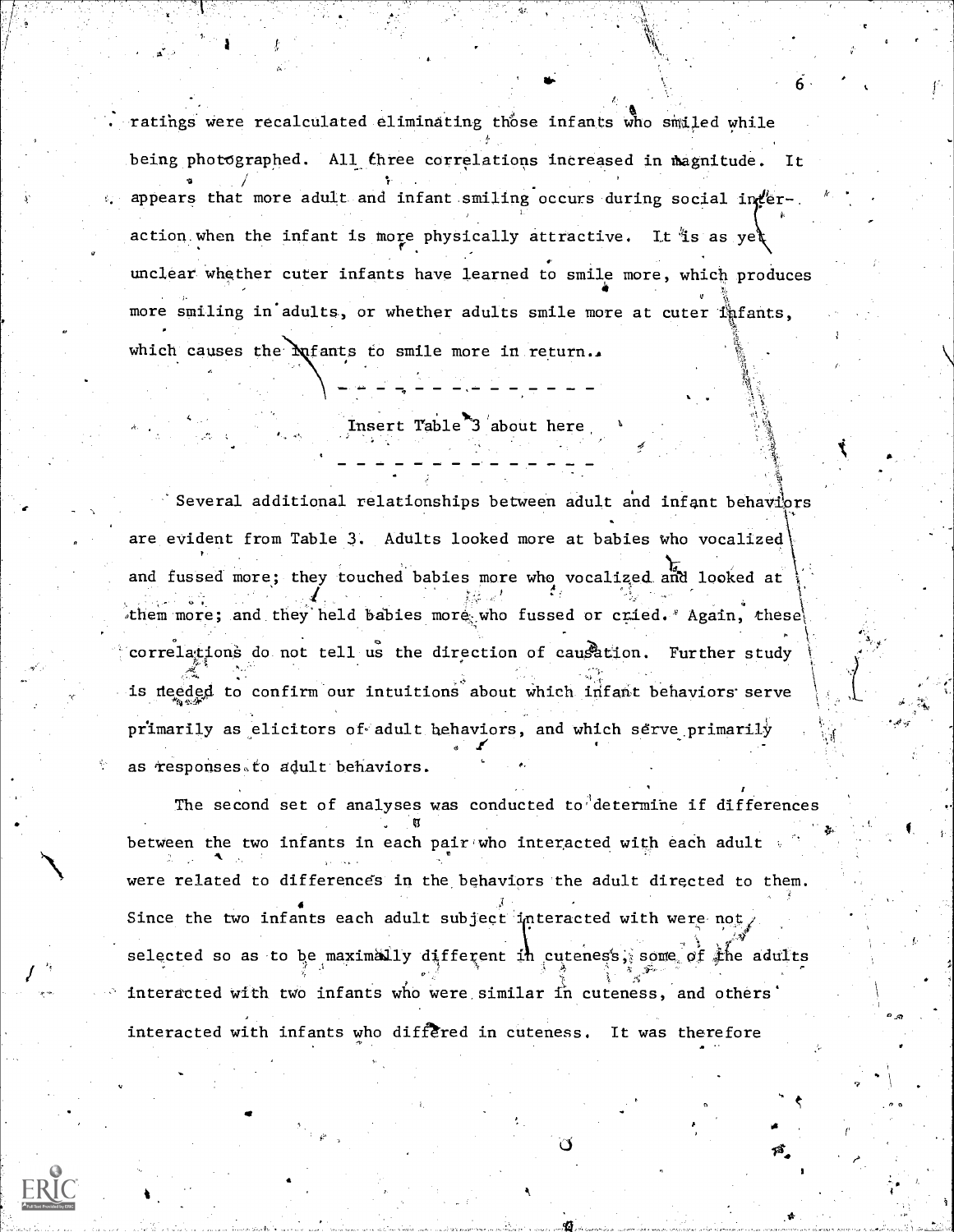expected that there would be little difference in behavior directed to the two infants when they were similar in cuteness, and a greater  $\prime$   $\prime$ . . A strong and the strong strong strong and the strong strong strong strong strong strong strong strong strong difference,in behavior in thode cases where the infants differed more . . . . . ,,.. <sup>f</sup> in cuteness. To test this hypothesis, the measure of relative cuteness  $\begin{array}{c} \begin{array}{c} \end{array} \end{array}$ of the infants in each pair was used to calculate the difference in° Part of the Contract cuteness between them. In addition, the differences between the two infants in their behayiors and adult behaviors directed to them were calculated. The correlations between these cuteness differences and behavior differences were calculated and are reported in Table 4. The major finding was that adults demonstrate greater differences in looking at the two babies when the two babies differ more in cuteness, with more  $\ldots$ looking at the cuter baby.  $\hat{\mathbf{x}} = \hat{\mathbf{x}}$ 

## Insert Table 4 about here

Although this finding confirms the hypothesis that cuter babies will be looked at more when there is a choice between two infants, further examination of the data revealed a confounding influence of infant fussing. The greatest differences in adult looking occurred when one of the infants fussed. Three of the four cuter infants who  $\mathcal{A}$  , and the set of  $\mathcal{A}$  is the set of  $\mathcal{A}$  , and  $\mathcal{A}$ were maximally different in cuteness from the infant they were paired Awith both fussed and were looked at longer. The correlation between cuteness differences and looking differences was recalculated after remowing the four pairs in which either infant fussed more than once, and was found to be only .26. Thus, it appears that there is only a small, and not statistically significant, relationship between infant cuteness and adult looking.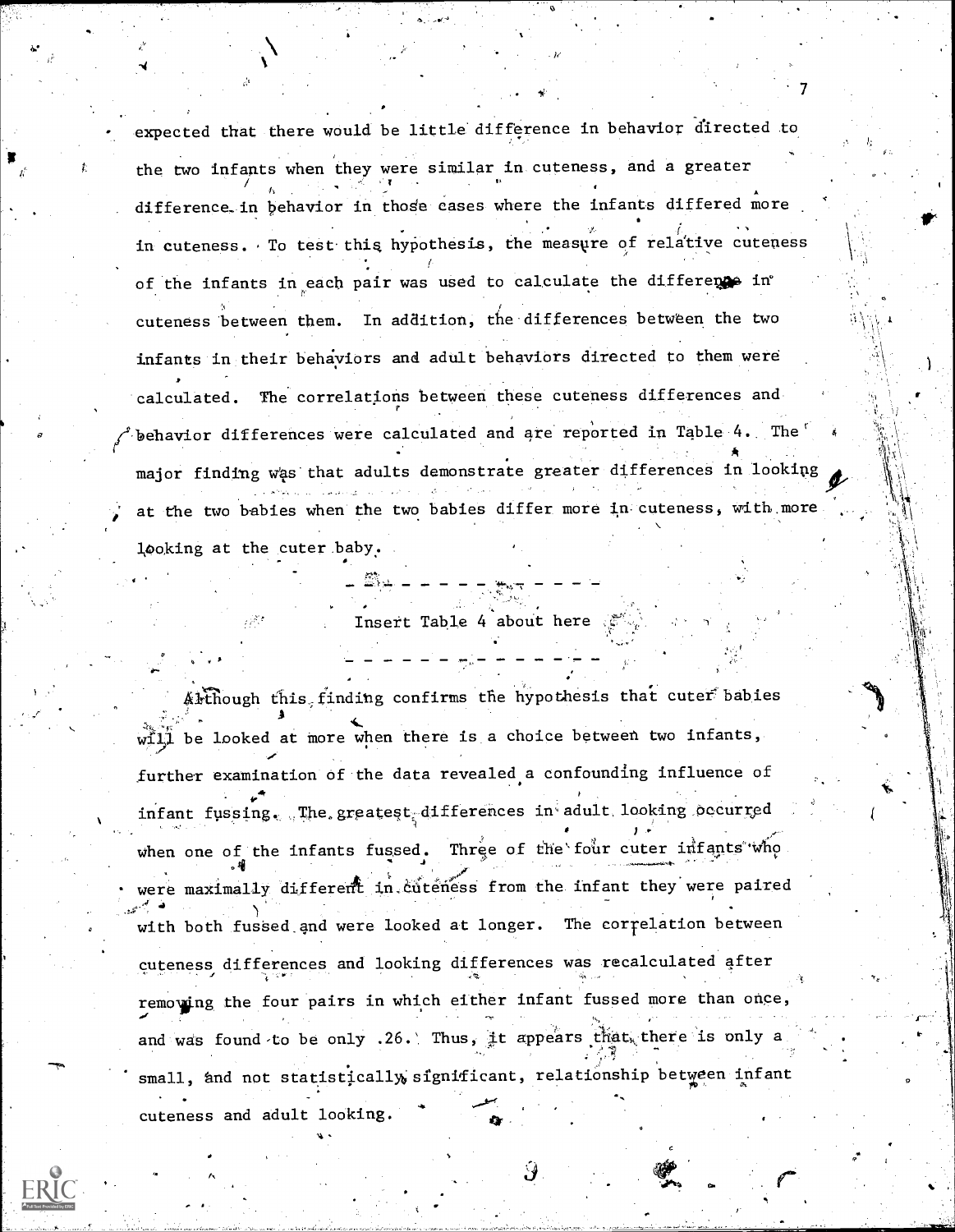#### -Discussion

Looking at the general pattern of results from this study, it  $\bullet$  x appears that some infants are more affectively active than othersduring social interaction with an adult. Babies who smile more than other  $\gamma$ babies also look, fuss, and cry more. It also appears that the more active babies elicit more attention, as measured by looking, from an , adult. Babies who show more negative affect by fussing and crying are, likely.to be attended to by being held. Reciprocal smiling seems to be more likely With infants who are objectively rated Cuter.

These findings support the idea that an adult's attention will be unevenly divided when she must distribute her attention between two infants. Although these data were not analyzed in a way that would clarify causal relationships,  $\alpha$  general model of caregiver attention distribution can be proposed for further study. When a caregiver is first faced with a choice between two infants, she probably attempts to distribute her attention evenly.. No infants in,this study were completely ignored; all the caregivers attempted to interact with both infants. At this stage, physical attractiveness is likely to have a subtle influence on attention distribution, before other information about the infant ( . available. Adults may be attracted to the cuter of the two infants. As the adult interacts with the two infants, however, she may discover that one of the infants is more socially active and responsive than the other. Some of this difference may be inherent in the infants, some of  $\cdot$ it may be a result of the adult eliciting more social gehavior from one ififant than the other. Since infant social behaviors are rewarding to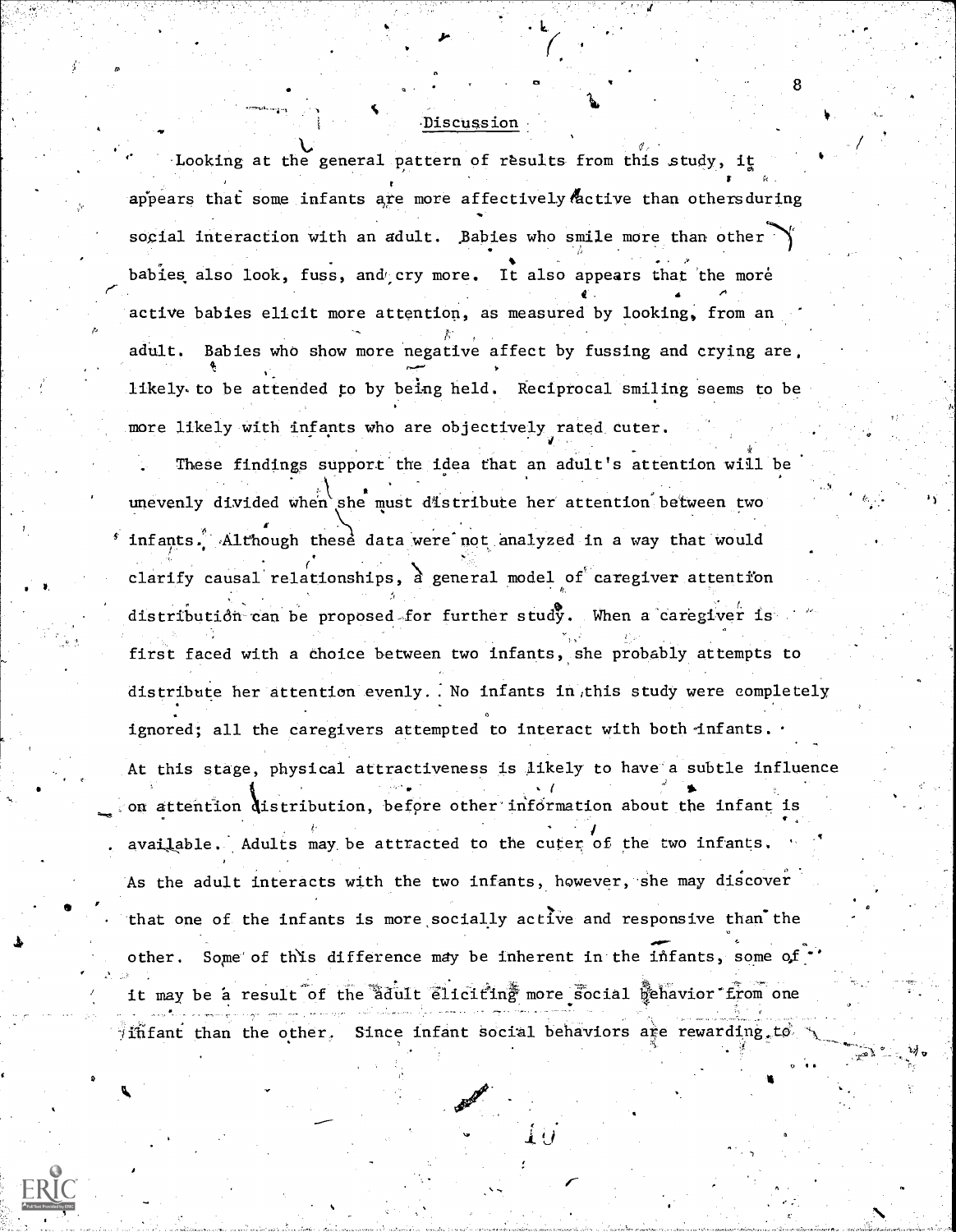an adult, she will likely continue to try to elicit these behaviors;  $\mu$  ,  $\mu$ especially from the infant she has discovered to be more likely to emit them. If one of the infants shows negative behaviors, she will try to reduce them by holding and comforting the infant. Infant physical attractiveness may continue  $\mathcal{C}_0$  influe fice caregiver behavior, but probably in a less strong and obvious way than occurred initially. Infant behaviors are more salient than euteness, although it is likely that perceptions of cuteness influence perceptions of behaviors.

 $-$  A recently completed stud conf $\lim$  that infant physical attractiveness, has its greatest effects earl in a caregiver-infant relationship (Hildebrandt & Cannan, in prep.). New caregivers in a half-day enrichment program for infants and toddlers-were observed to pay more attention to children who were independently rated cutter. However, experienced caregivers attended to children on the basis of their personalities and behaviors, and after several months, the new caregivers did too.

\*

0

Both of these studies show that caregivers attend more to some infants than others, and suggest that certain characteristics and behaviors  $\sim$ of infants can elicit more attention from caregivers., Several issues mandate further study. As ment foned before, additional work is needed. to determine which infant behaviors elicit adult attention and which are ... ,. reactions to it. Even more importantly, we need to assess the influence in the interval of the interval of the ft .. . , . . of differential amounts and types of caregiver attention on individual  $\mathbb{R}$ infants, reactions to group care and their subsequent developmental course.''  $\sim$ 

 $1\,$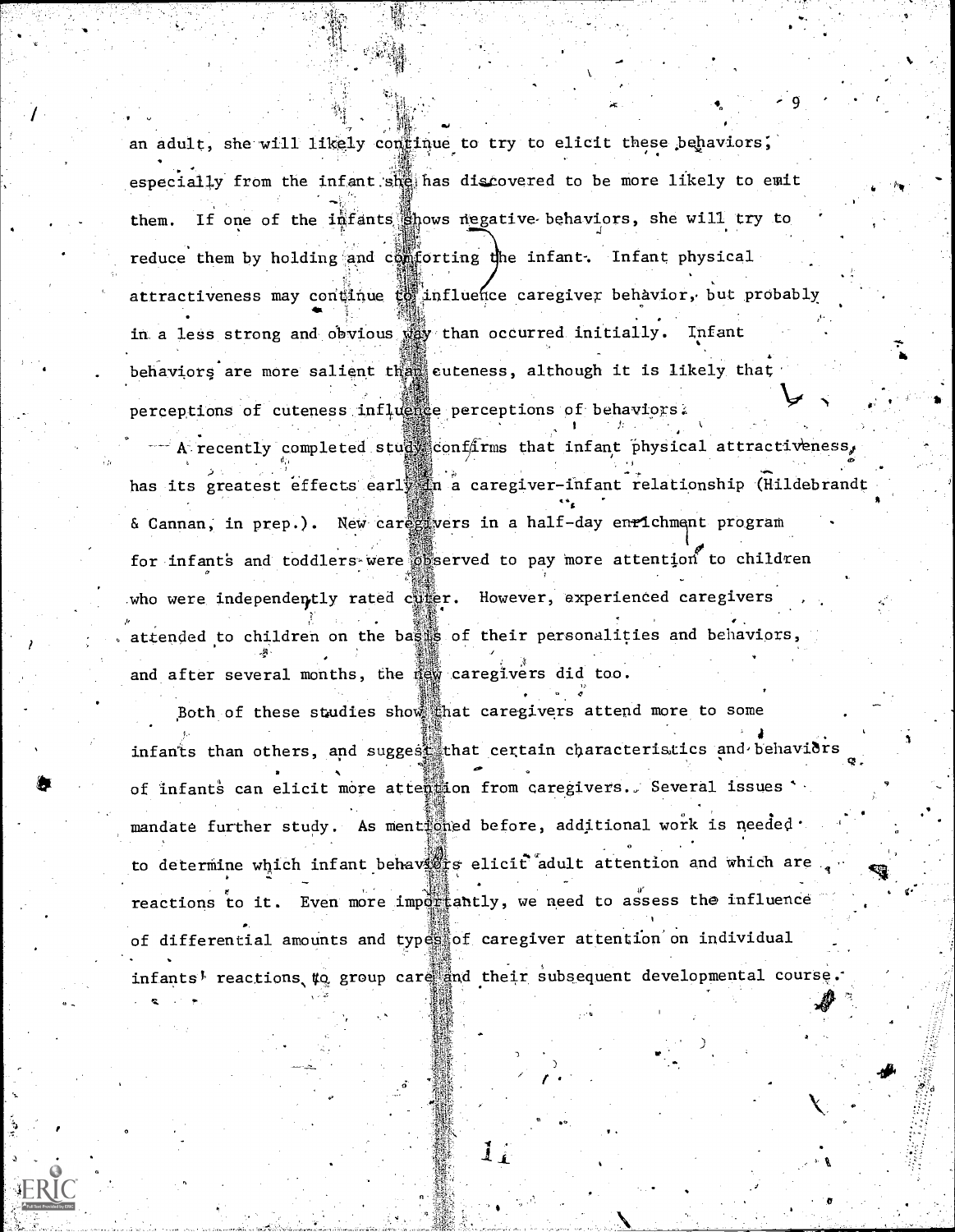## References

Adams, G. R. Physical attractiveness research: Toward a developmental and the contractive of the contractive of the contractive of the contractive of the contractive original contractive original contractive original contr social psychology of beauty. Human Development,  $1977$ ,  $20$ ,  $217-239$ . Belsky, J., & Steinberg, L. The effects of day care: A critical review.  $\qquad \qquad \, \cdot$ and a company

Child Development, 1978, 49, 929-949.

- Berscheid, E., & Walster, E. Physical. attractiveness. In L. Berkowitz  $\mathcal{N}_{\bullet}$  is a set of the set of  $\mathcal{N}_{\bullet}$  $\sim$ York: Academic Press, 1974. (Ed.), Advances in experimental social psychology, Vol. < 7. New.  $\P$  , where  $\Gamma$
- Condry, J., & Condry, S. Sex differences: A study of the eye of the beholder. Child Development,  $1976, 47, 812-849$ .
- Hildebrandt, K. A. The role of physical appearance in infant and child. A set of  $\mathcal{L}^{\mathbb{Q}}$ . 4 develdpment. In H. E. Fitzgerald, B. Lester, & M. Yogman (Eds.), which is a Theory and research in behavioral pediatrics, Vol. 1. New York:<br>Plenum, 1982. Plenum, 1982.

Hildebrandt, K. A., & Fitzgerald, H. E. Adults' responses to infants for the set varying in perceived cuteness. <u>Behavioral Processes</u>, 1978, 2, .159-172.

Hildebrandt, K. A., & Fitzgerald, H. E. Mothers' responses to infant physical appearance. Infant Mental Health Journal, 1981, 2,  $56.561$ . . Korper, A. T. The effect of the infant's state, level of arousal, sex,  $\mathcal{R}$ and ontogenetic stage on the caregiver. In M. Tewis & L. A. Rose folumeral and the caregion : (Eds.), The effect o<del>f th</del>e infant on its caregiver. New York: Wiley, 1974.

a

Osofsky, J. D.; & Connors, Mother-infant interaction: An integrative : view of a complex system. In J. D. Osofsky (Ed.), <u>Handbook of infant can all</u> development. New York: Wiley, 1979.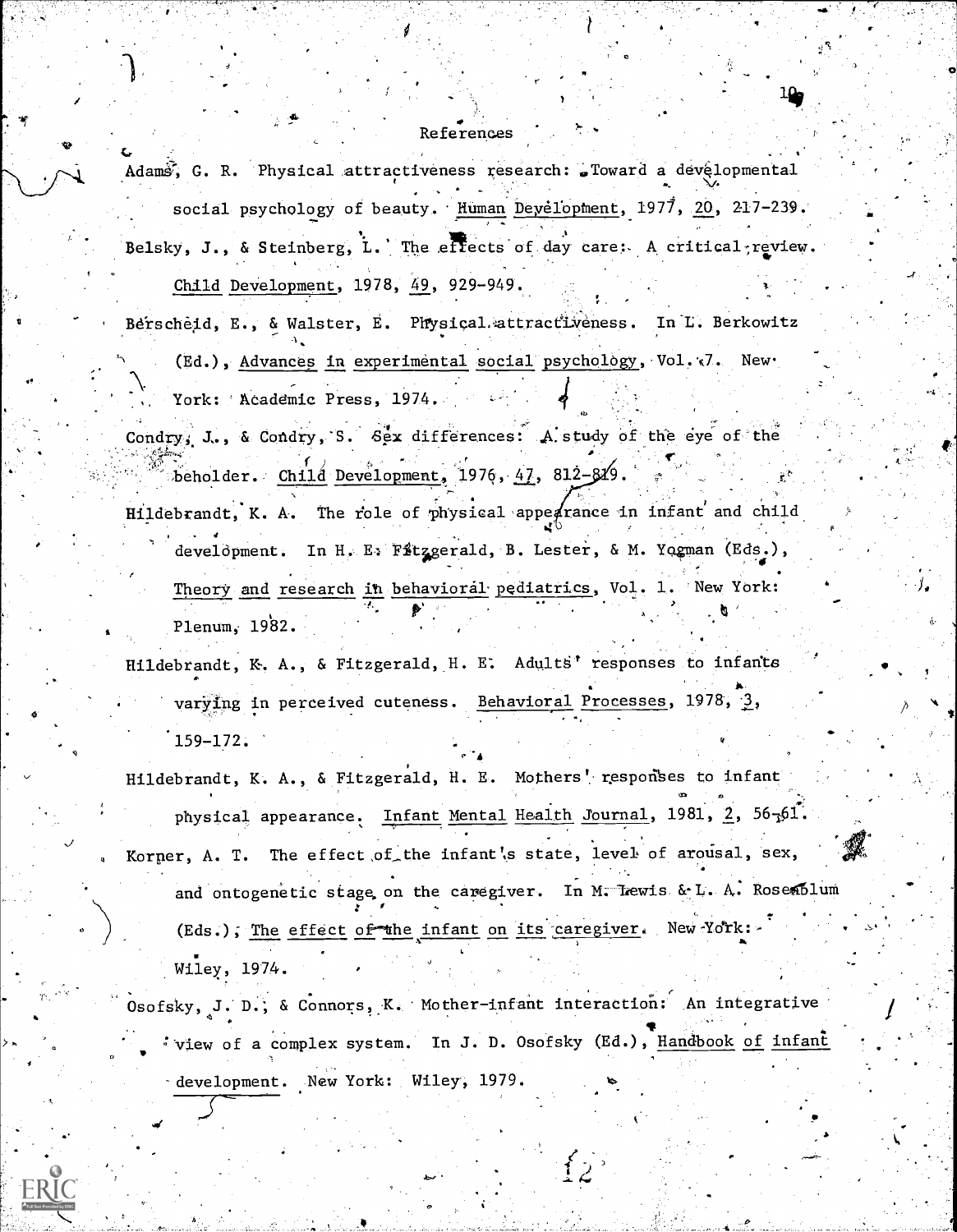Sander, L. W. Issues in early mother-child interaction. Journal of the American Academy of Child Psychiatry, 1962, 1, 141-166. Will, J. A., Seif, P. A., & Datan, N. Maternal behavior and perceived sex of infant. American Journal of Orthopsychiatry, 1976, 46,  $\bullet$ . . ..- 135-139. 4

 $1<sub>o</sub>$ 

I.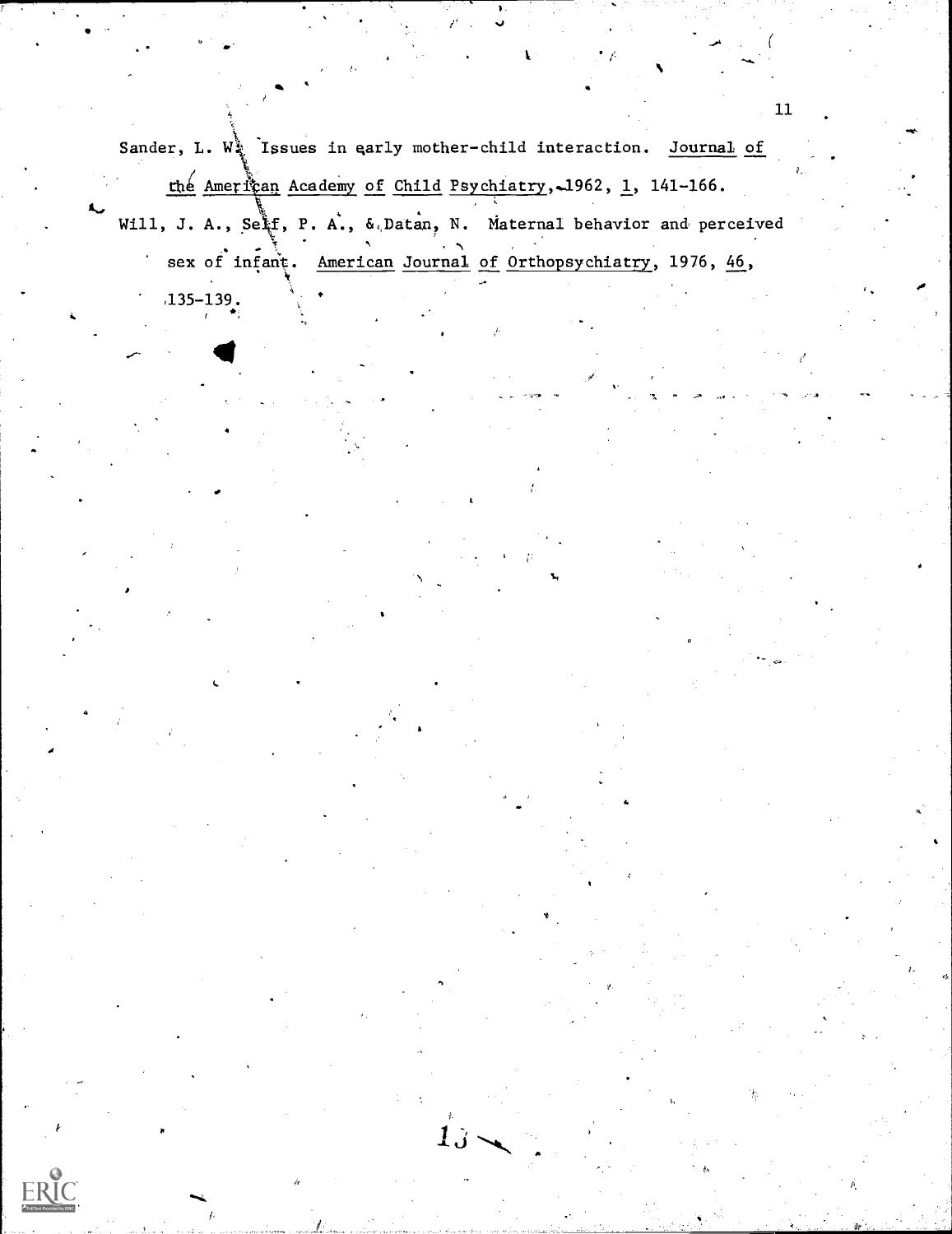| Table |  |
|-------|--|
|-------|--|

# Correlations among behaviors of individual infants

|                                          | Smile   | Vocalize         | Fuss    | $\mathbf{Cry}$ |  |
|------------------------------------------|---------|------------------|---------|----------------|--|
| Look at adult .<br>Total                 | $.45**$ | $\cdot$ 01       | $.31**$ | .08            |  |
| Smile<br><b>Convertible</b><br>Frequency |         | .23 <sub>1</sub> | $.40**$ | $.41**$        |  |
| Vocalize<br>Frequency                    |         |                  | $-.01$  | $-.06$         |  |
| Fuss<br>Frequency                        |         |                  |         | $.49**$        |  |
| Cry<br>Frequency                         |         |                  |         |                |  |

Table 2

 $\lambda$  Correlations among adult behaviors directed to individual infants

 $14$ 

|                              | Smile    | Touch | Hold |  |
|------------------------------|----------|-------|------|--|
| Look at infant<br>Total      | $.46***$ | .05   | .13  |  |
| Smile at infant<br>Frequency |          | .11   |      |  |
| Touch infant<br>Frequency    |          |       | .19  |  |
| Hold infant<br>Total         |          |       |      |  |
|                              |          |       |      |  |

 $*_P$   $\zeta$  .05, one-tailed test  $\qquad \qquad ,$  $*$ \* $p$  $\swarrow$ .05, two-tailed test

- 1:

ERIC

 $\cdot$  12

¢